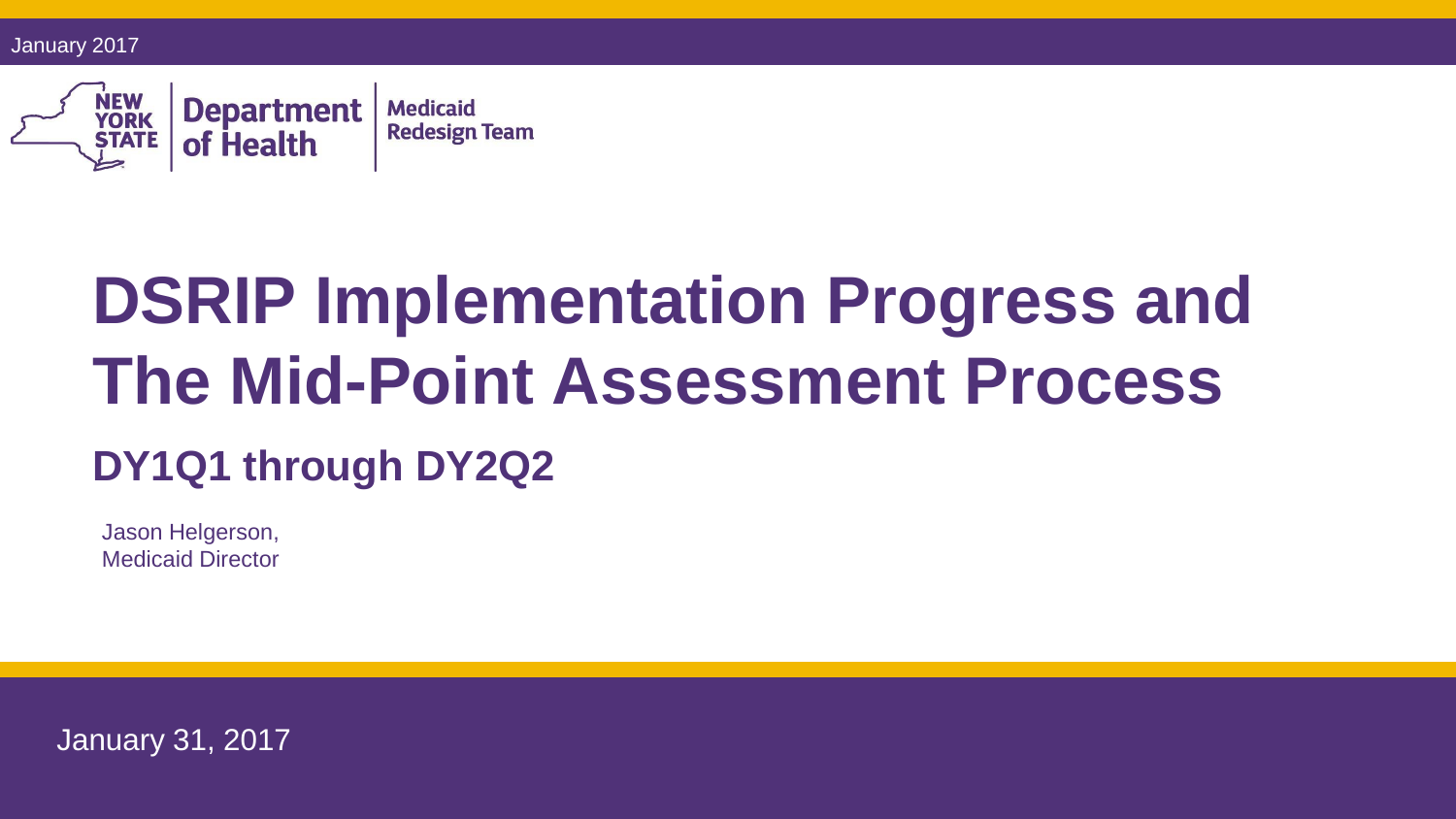## **Mid-Point Assessment Overview and Process**

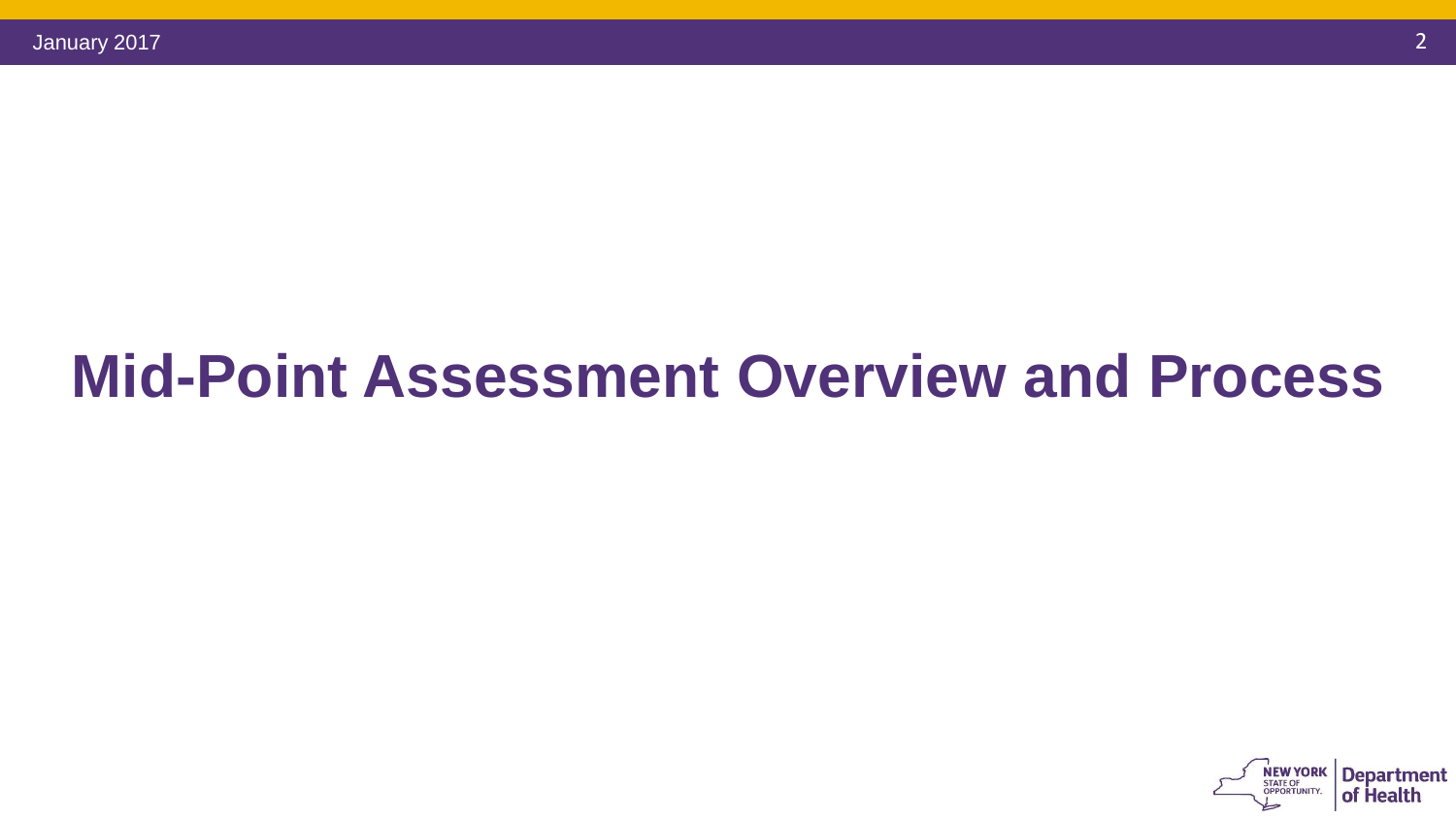### **Mid-Point Assessment Overview**

- The Mid-Point Assessment is a required component of the New York Delivery System Reform Incentive Payment (DSRIP) Program.
	- It is defined in Section VIII.11.d of the Standard Terms and Condition (STCs) of the 1115 waiver.
	- The requirements of the Mid-Point Assessment are further defined in Section VI.d of Attachment I to the STCs.
- The Mid-Point Assessment is intended to provide a review of PPS progress towards the implementation of the approved DSRIP Project Plans for compliance with the program requirements identified in the STCs and to determine any modifications necessary to ensure PPS success through the remaining years of the program.

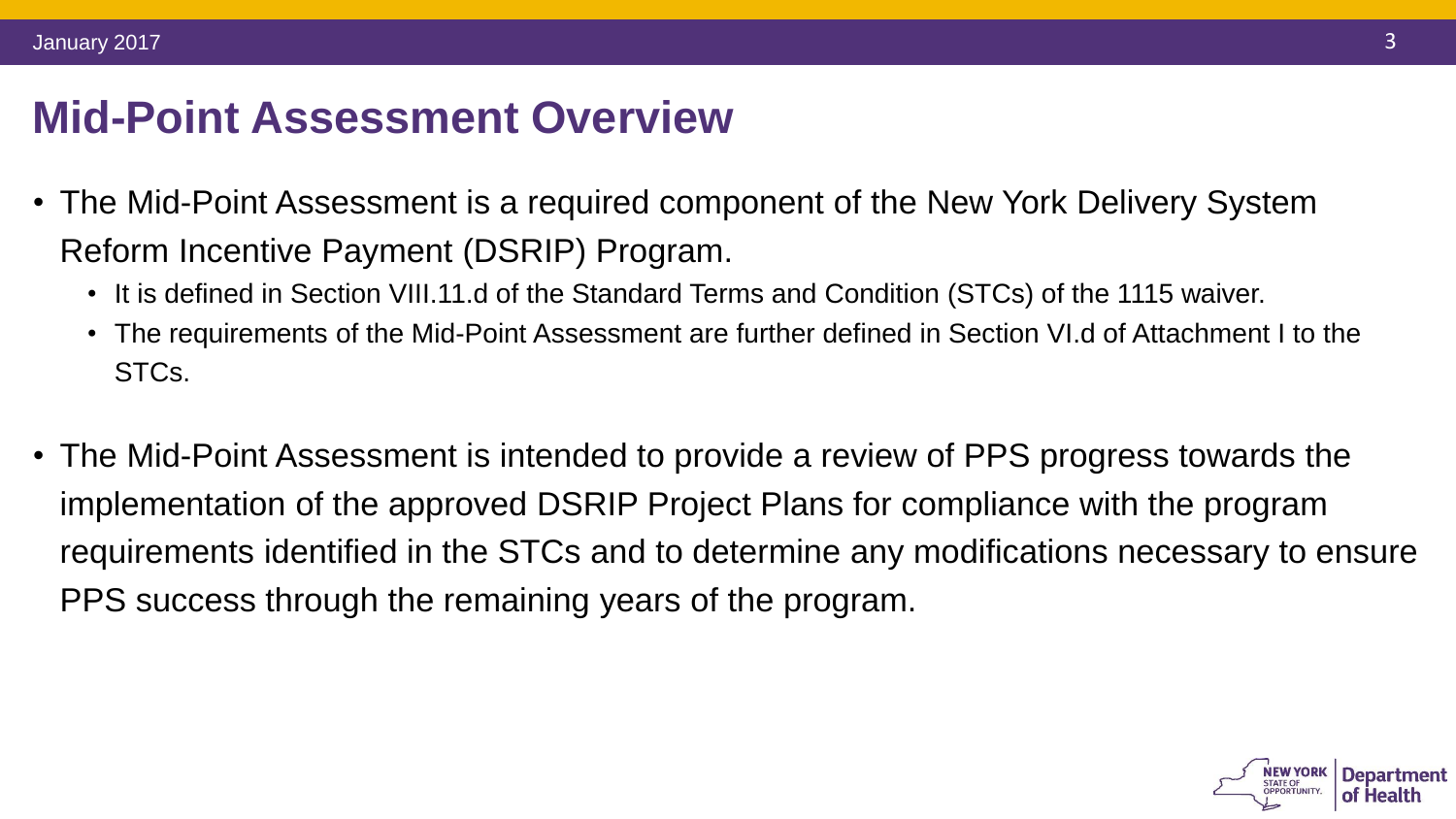#### **Mid-Point Assessment – Role of the Independent Assessor**

- The Independent Assessor (IA) has been tasked with conducting an independent assessment of the PPS progress to date in implementing their DSRIP project plans.
- The IA was responsible for collecting and reviewing comments from the PPS and the public following the initial release of the recommendations.
	- The IA was responsible for revising the recommendations, as applicable, following the PPS and public comment periods.
- The IA will be responsible for reviewing and approving the Mid-Point Assessment Action Plans that the PPS will develop in response to the final, approved recommendations.

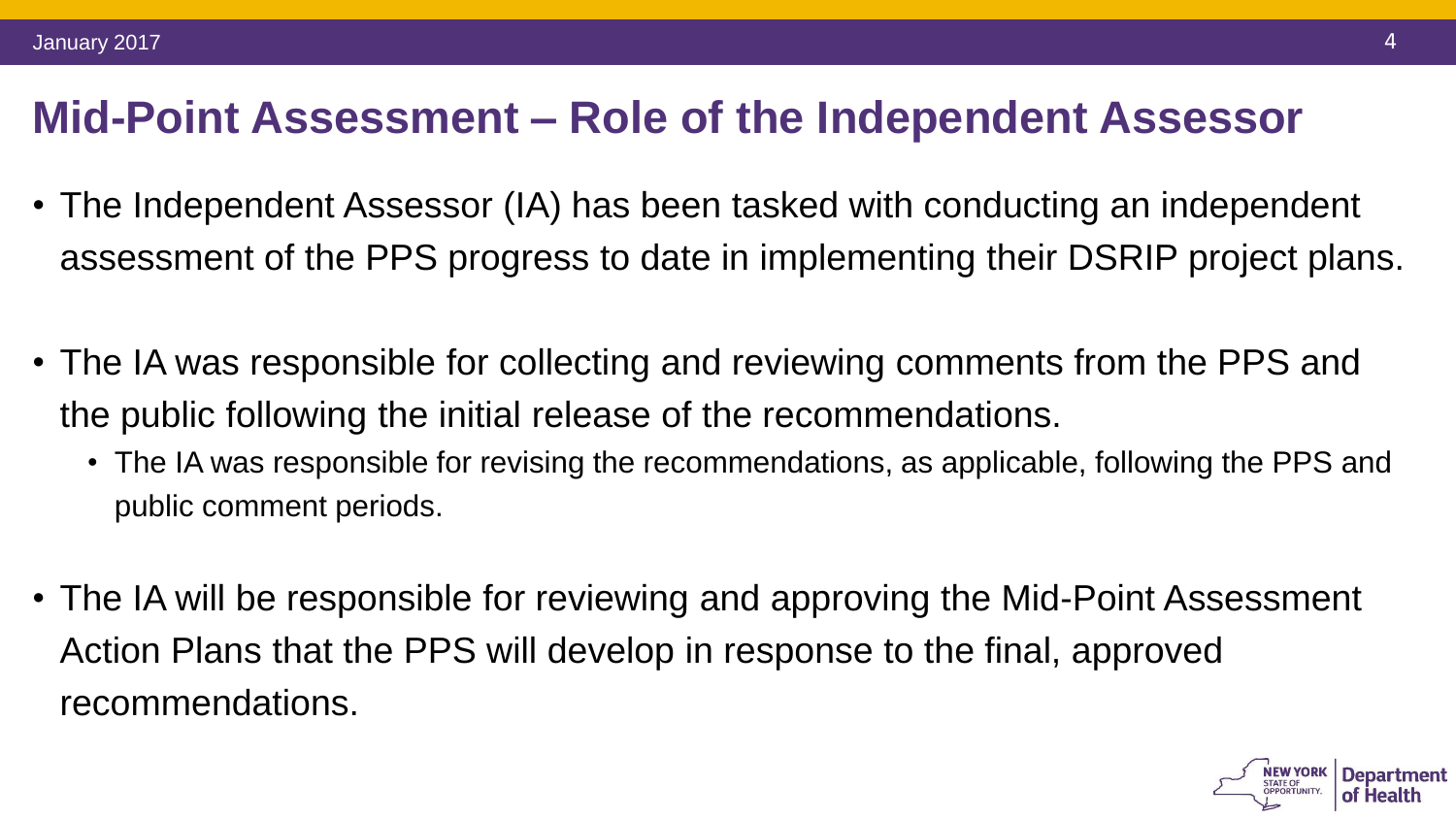### **Mid-Point Assessment Recommendations**

• The Mid-Point Assessment could result in three types of recommendations, each requiring a different level of engagement with CMS:

#### • **Recommendations for Project or Organizational Mid-Point Action Plans**

- These recommendations could include those requiring the PPS to make modifications to their existing efforts such as implementing processes to improve partner or patient engagement efforts, to develop plans for address project implementation challenges, or to enhance organizational efforts.
- These recommendations do not require formal CMS approval.
- All of the IA recommendations fall in this category.

#### • **Recommendations for PPS Structural Changes**

- These recommendations could include those requiring the consolidation of PPS, the discontinuation of PPS, the discontinuation of a PPS project, or the change to a PPS lead.
- These recommendations would require formal CMS approval.
- There are no recommendations in this category.

#### • **Recommendations for Program Modifications**:

- These recommendations could include those requiring PPS to take action not consistent with the STCs such as directing funds to certain partners/partner types.
- These recommendations would require a renegotiation of the 1115 waiver with CMS.
- There are no recommendations in this category.

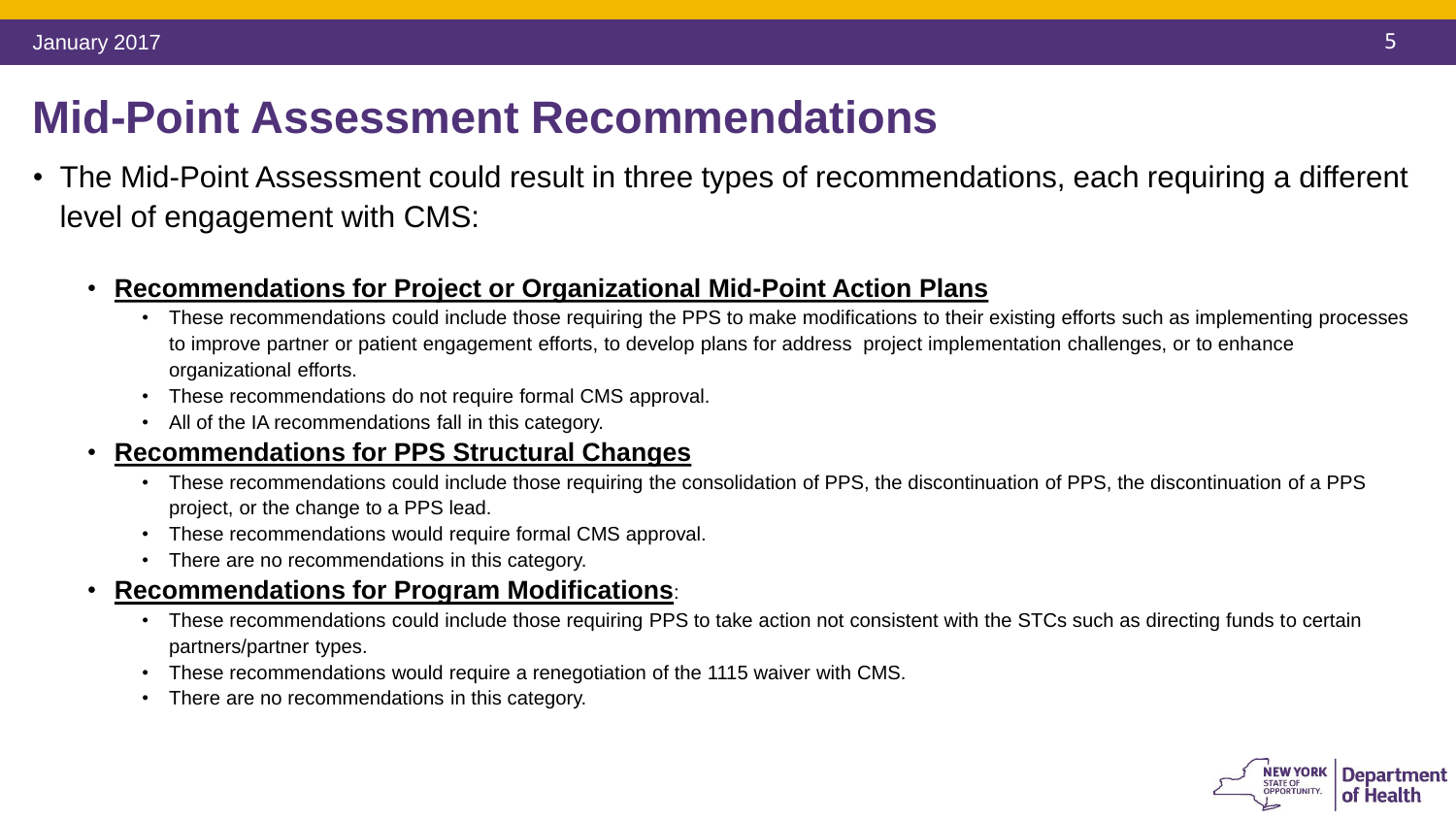#### **Mid-Point Assessment – Role of the Project Approval and Oversight Panel (PAOP) and Commissioner of Health**

- The PAOP will be responsible for conducting a public review of the Mid-Point Assessment recommendations, including presentations by the IA and all 25 PPS February 1st through February 3rd.
- The PAOP will be responsible for voting to approve, approve with modifications, or reject the Mid-Point recommendations prior to submission to the Commissioner of Health.
- Commissioner of Health will review and provide finalized recommendations to CMS.

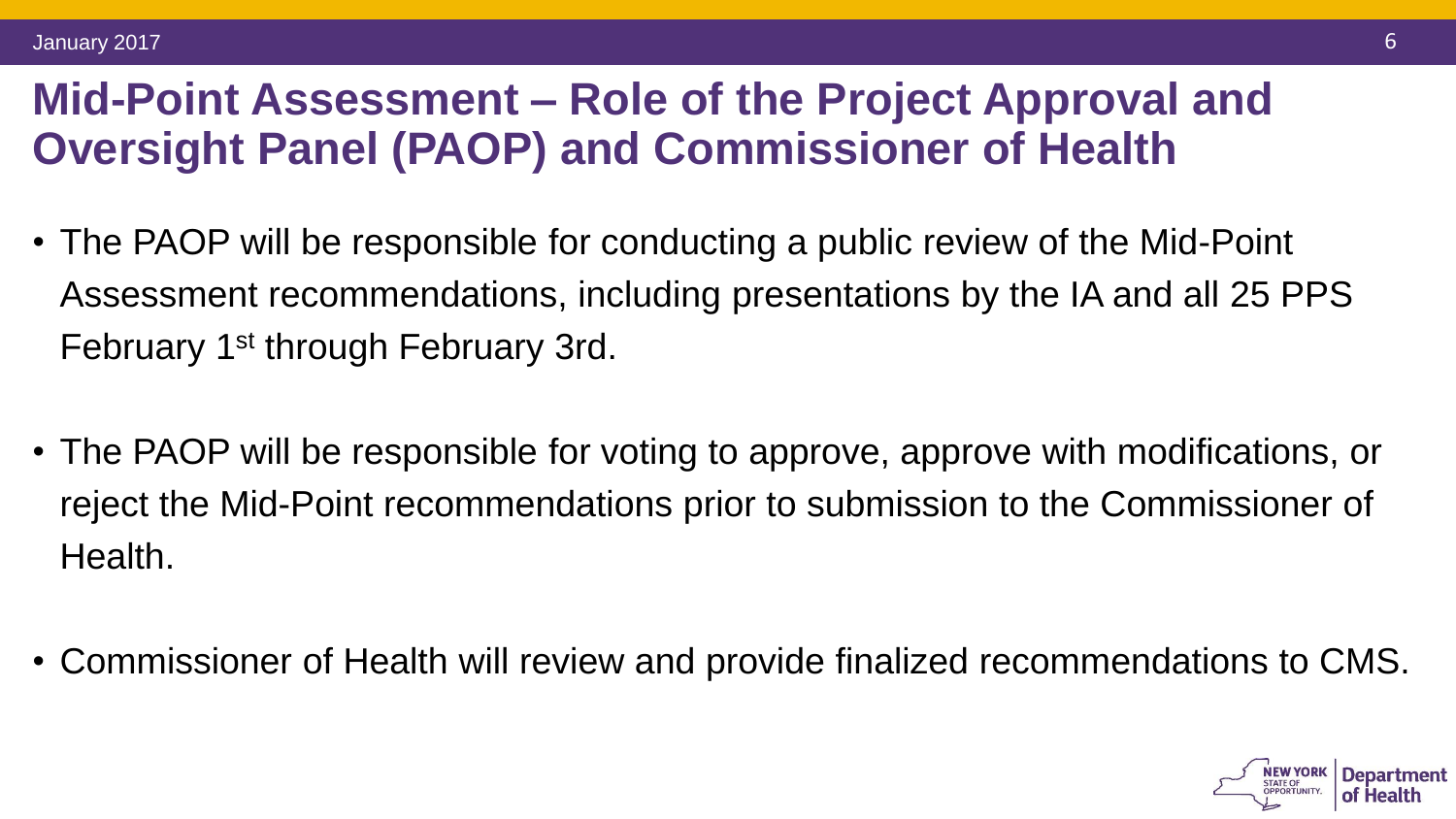## **DSRIP Progress to Date**

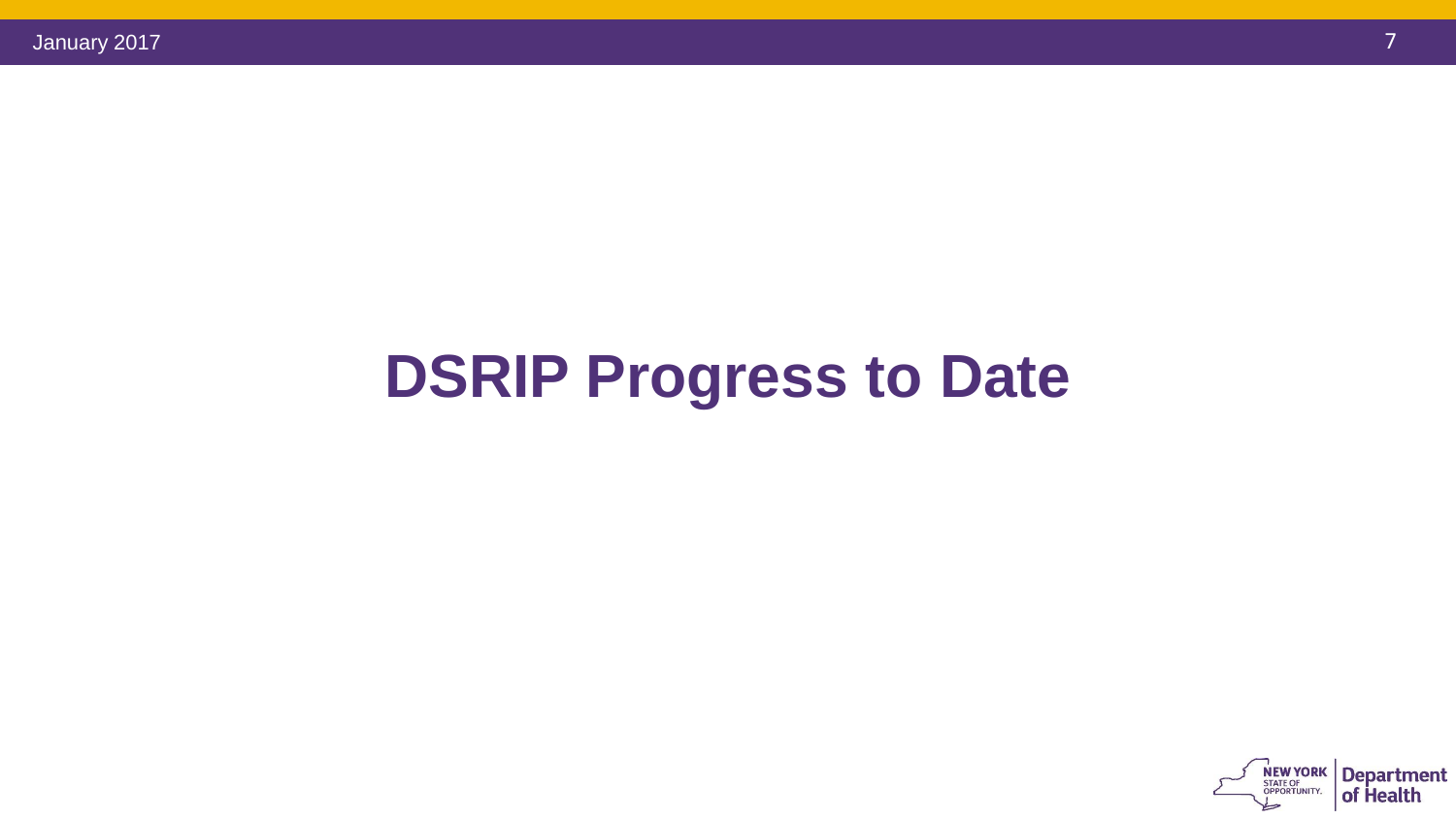## **DSRIP Year 2: How are PPS performing so far?** PPS have earned 99.4% of  $\blacksquare$ \$1.2 billion all available total!funds to date! *Of the \$1.2B earned, \$1.0B has been received by the PPS. DY2 Q2 payments are expected to be made to PPS in early February.*  **NEW YORK**<br>STATE OF

**Department** 

of Health

OPPORTUNITY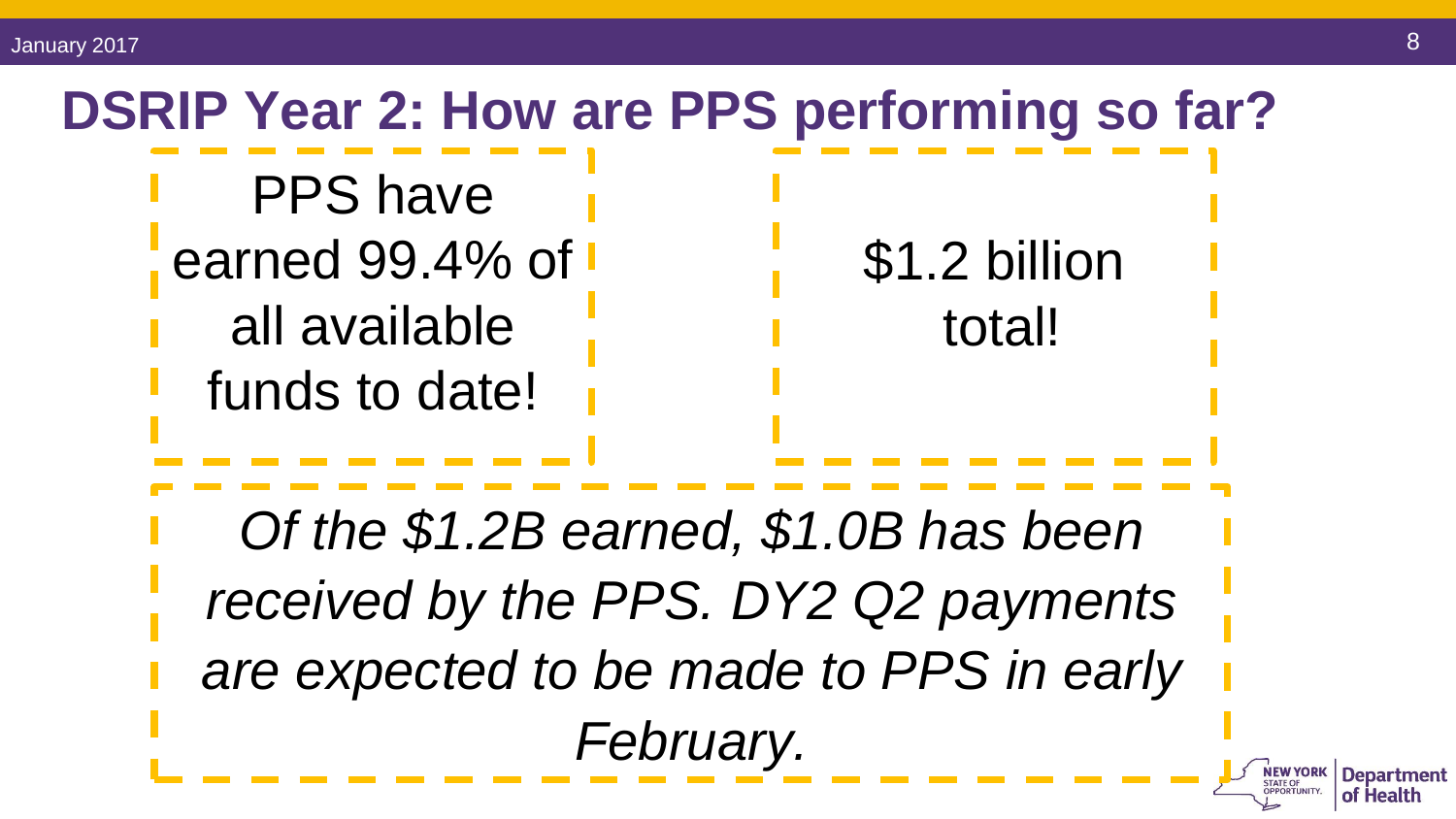### **Funds Flow to Providers/Partners through DY2Q2**



Pharmacy (0.1%)

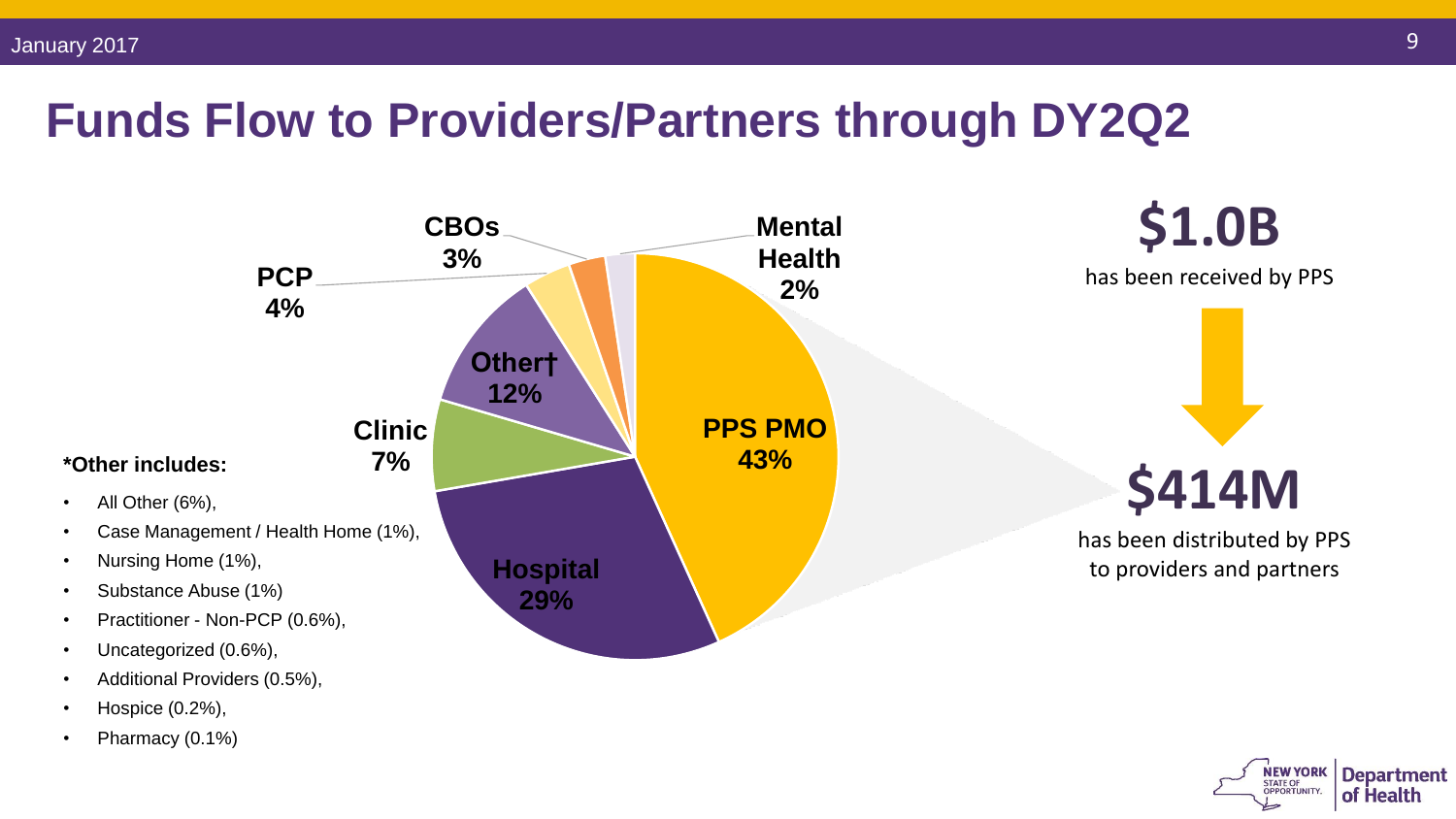#### *Patient and Provider/Partner Engagement*

**Patients** Year 1: **1,377,083** Year 2\* : **1,413,731**

> Providers/Partners 42,015

\*Represents first two quarters of DY2

#### *Organizational Milestones*

- **561 Milestones Completed**
- **3 Milestones Not Completed**



*Project Progress*

**Four projects are complete!**

- **Nine projects were due for completion by DY2Q2**
- **4 of the 5 projects not completed were with a single PPS NEW YORK Department**

STATE OF

of Health

10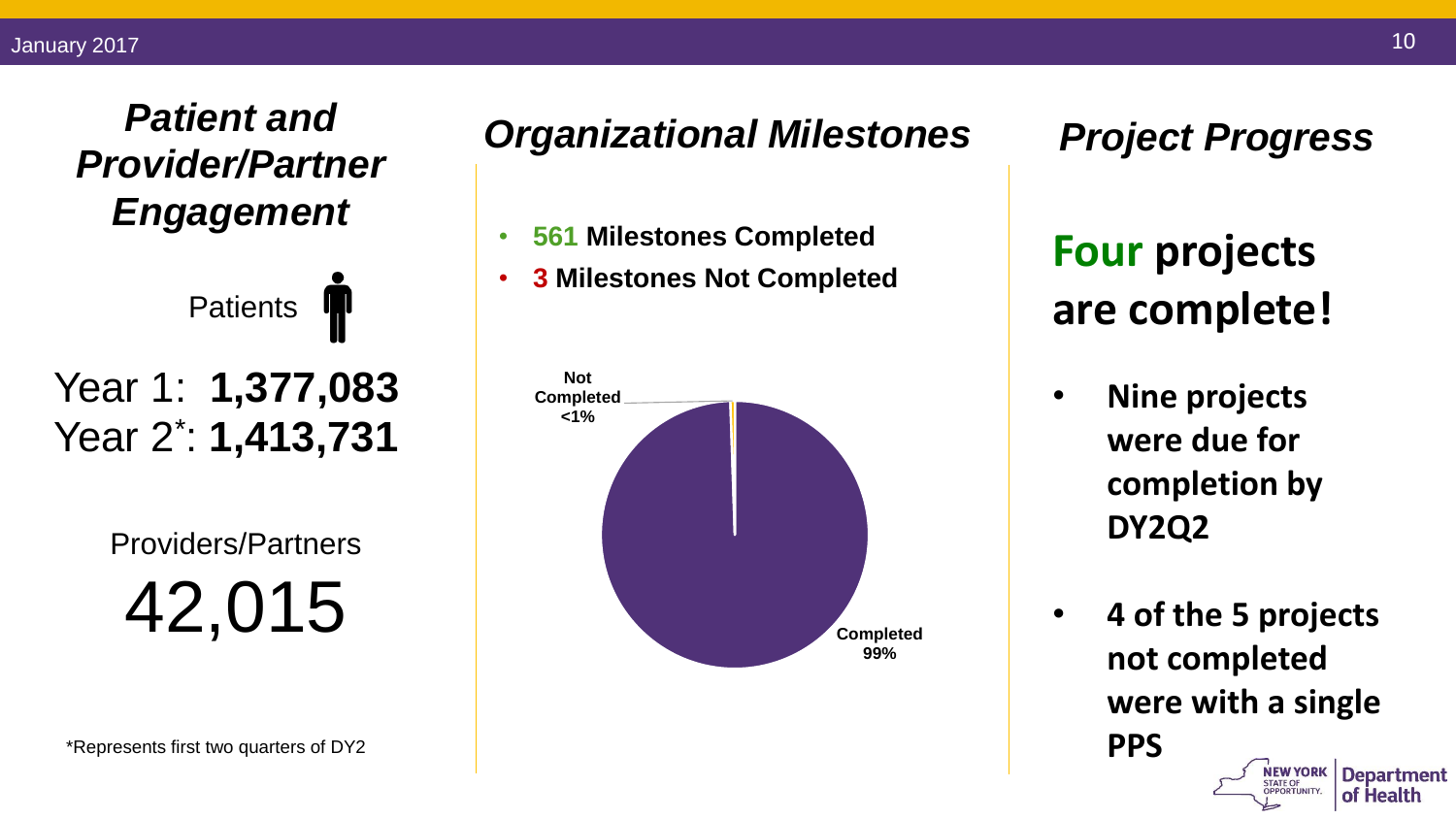# **PCMH Accreditation**

PCMH 2014 or Advanced Primary Care recognition is due March 31, 2018.

- Of the almost 6,000 PCPs in the PPS networks, 31% had any PCMH recognition in the baseline year  $(7/2013 - 6/2014)$ .
- As of 12/2016:
	- Current recognition level is up to 40%, with 15 months to go.
	- 975 providers currently have 2011 PCMH Accreditation which facilitates their attainment of 2014 standards and recognition.
	- 1,380 currently have 2014 PCMH Level 3 Accreditation (23% of PCPs)